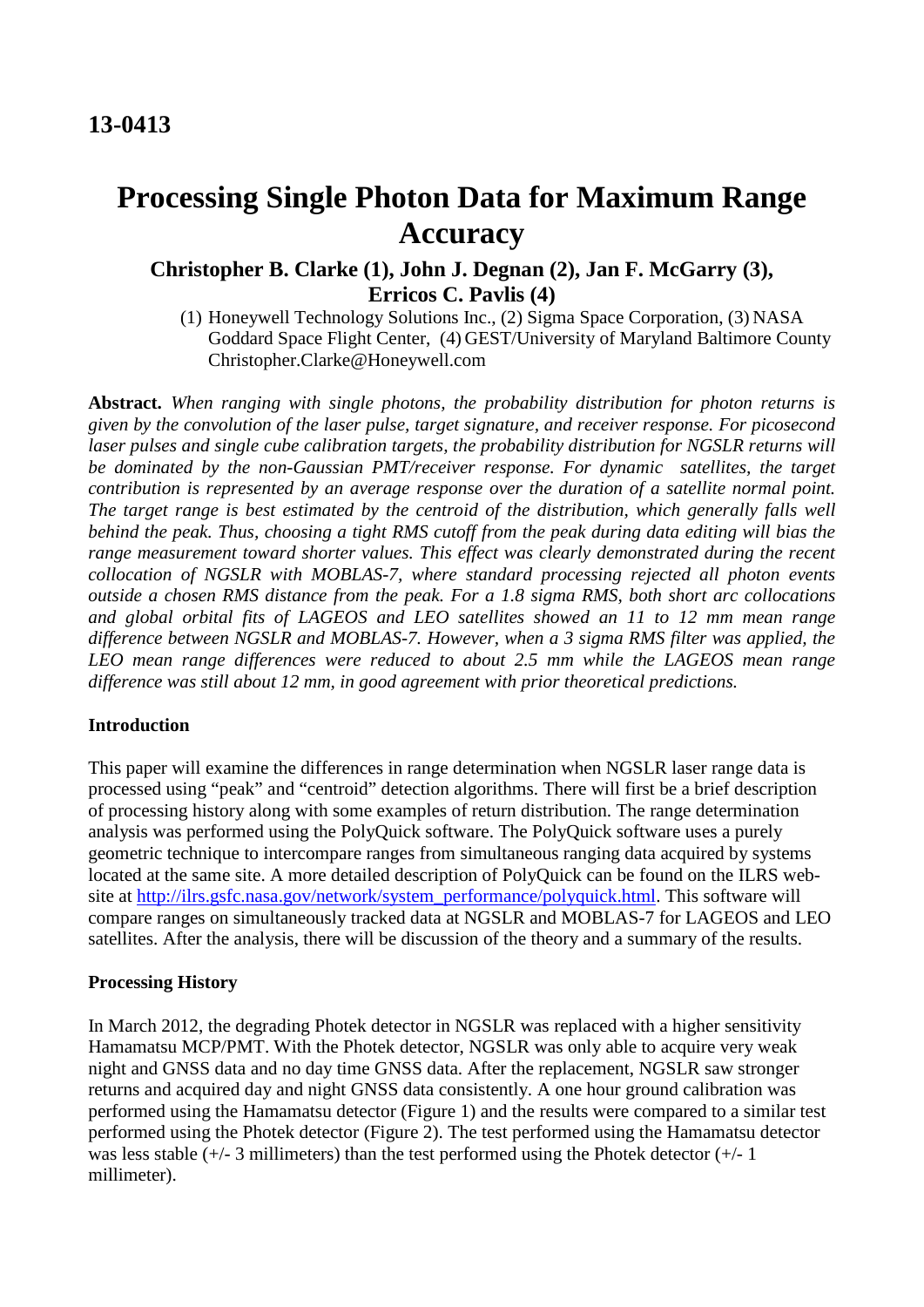

**Figure 1. Hamamatsu Ground Calibration Stabilty** Test **Figure 2.** Photek Calibration Stability Test

The distribution of the range residuals from a single cube calibration target was plotted for each detector. Both detectors' distributions were non-Gaussian and skewed long with the Hamamatsu detector's distribution having a longer tail than the Photek distribution. The iterative 2.5 sigma filter that was used to process the data incorporated much of the tail of distribution. In an attempt to improve the stability of the measurement in early testing, the data was processed with tighter iterative sigma multiplier filters. Figure 3 displays the results of processing the Hamamatsu stability test using a 2.0 and 2.5 sigma filter. Data processed using the 2.0 sigma filter provided stability similar to data taken with the Photek detector. Further analysis was performed processing the data using sigma multiplier filters between and 1.7 and 3.0. The mean, upper bound, and lower bound that were determined by each level of sigma filtering processing are plotted on the distribution of range residuals (Figure 4). After examining multiple ground tests, processed at varying sigma filters, it was determined that the 1.8 sigma appeared to best represent the peak and the 1.8 iterative sigma multiplier filter became the standard processing procedure.



**Figure 3.** Stability Test Comparison **Figure 4.** Sigma Filter Processing Comparison

NGSLR calibration and satellite data tracked between May 29, 2013 and July 5, 2013 was processed with an iterative 1.8 iterative sigma multiplier filter. The tight iterative sigma filter determines the position of the returns near the peak of the distribution. The NGLSR data was compared to the MOBLAS-7 data using the PolyQuick software. Figure 5 and 6 displays a histogram of the PolyQuick results for LAGEOS and LEO satellites, respectively. The histograms display NGSLR//MOBLAS-7 normal point range differences in one millimeter bins. The mean range difference for LAGEOS was 10.3 mm and the mean range difference for the LEO satellites was 10.5 millimeters. These mean range differences were larger than expected, especially for the LEO geodetic satellites which have relatively narrow target signatures.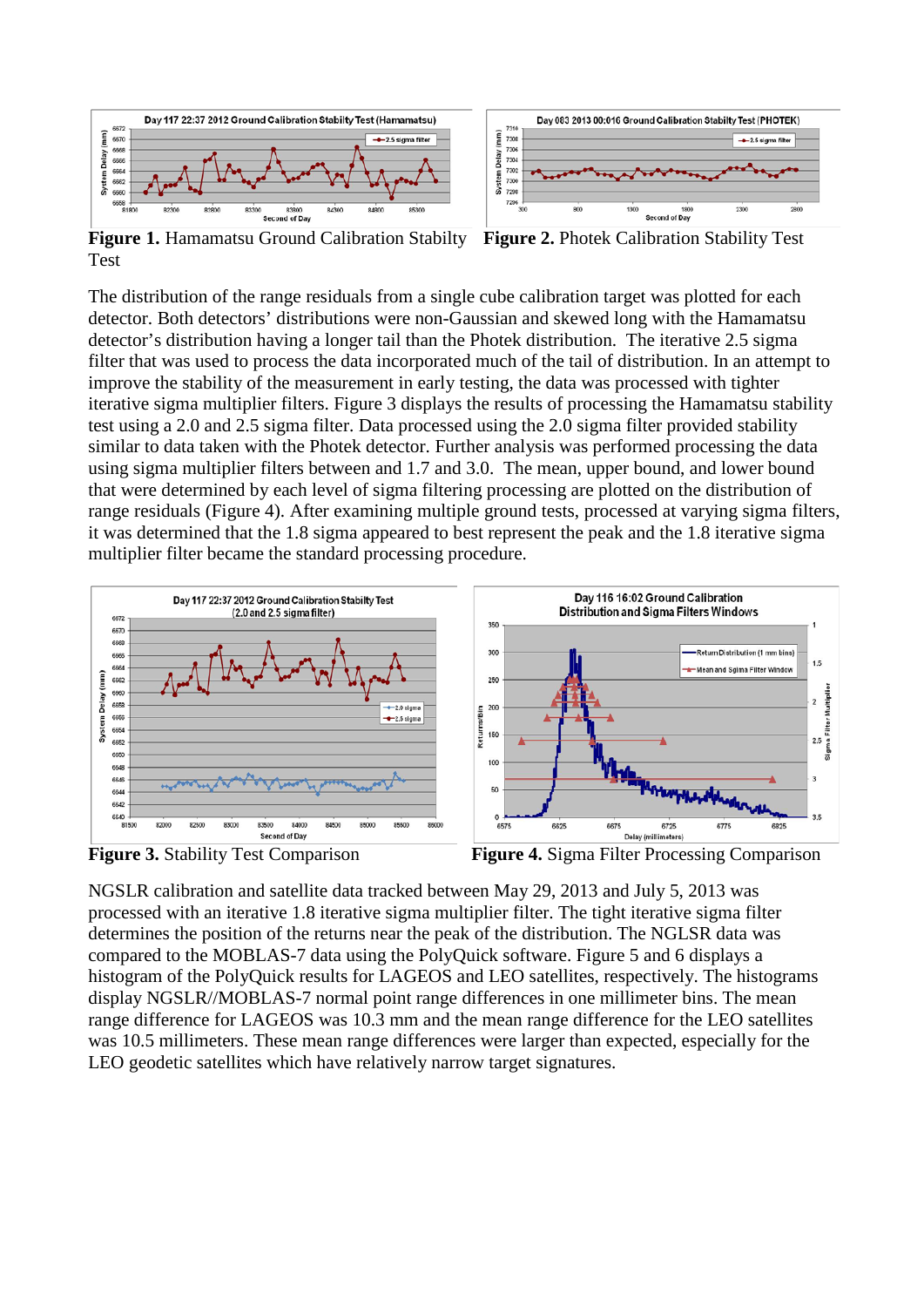



**Figure 5.** Lageos Normal Point Differences (NGSLR//MOBLAS-7)

**Figure 6.** LEO Normal Point Differences (NGSLR//MOBLAS-7)

Several satellite passes were later processed using "Centroid" detection. The "Centroid" detection was achieved by filtering the satellite and ground calibration data using an iterative 3.0 sigma multiplier filter. The normal point range differences from MOBLAS-7 were plotted for each pass. A similar pattern was observed in all the passes. The range difference with MOBLAS-7 was reduced by about 5-10 millimeters for LEO satellites, as demonstrated in Figure 7, while the range difference increased about 1-2 millimeter for LAGEOS passes (Figure 8).



Centroid (red) Processing Comparison

**Figure 7.** Starlette Pass Peak (green) and **Figure 8.** Lageos-1 Pass Peak (green) and Centroid (red) Processing Comparison

Ground calibrations and 37 satellites passes (18 LEO, 19 LAGEOS) were processed using peak detection (1.8 iterative sigma multiplier filter) and "centroid" detection (3.0 iterative sigma multiplier filter). These passes were tracked between May 25, 2013 and July 5, 2013 and were a subset of the final collection data set. An overall mean pass range difference and individual pass range differences were calculated using both "peak" and "centroid" detection and compared for the LEO and LAGEOS satellites, displayed in Figure 9 and 10, respectively.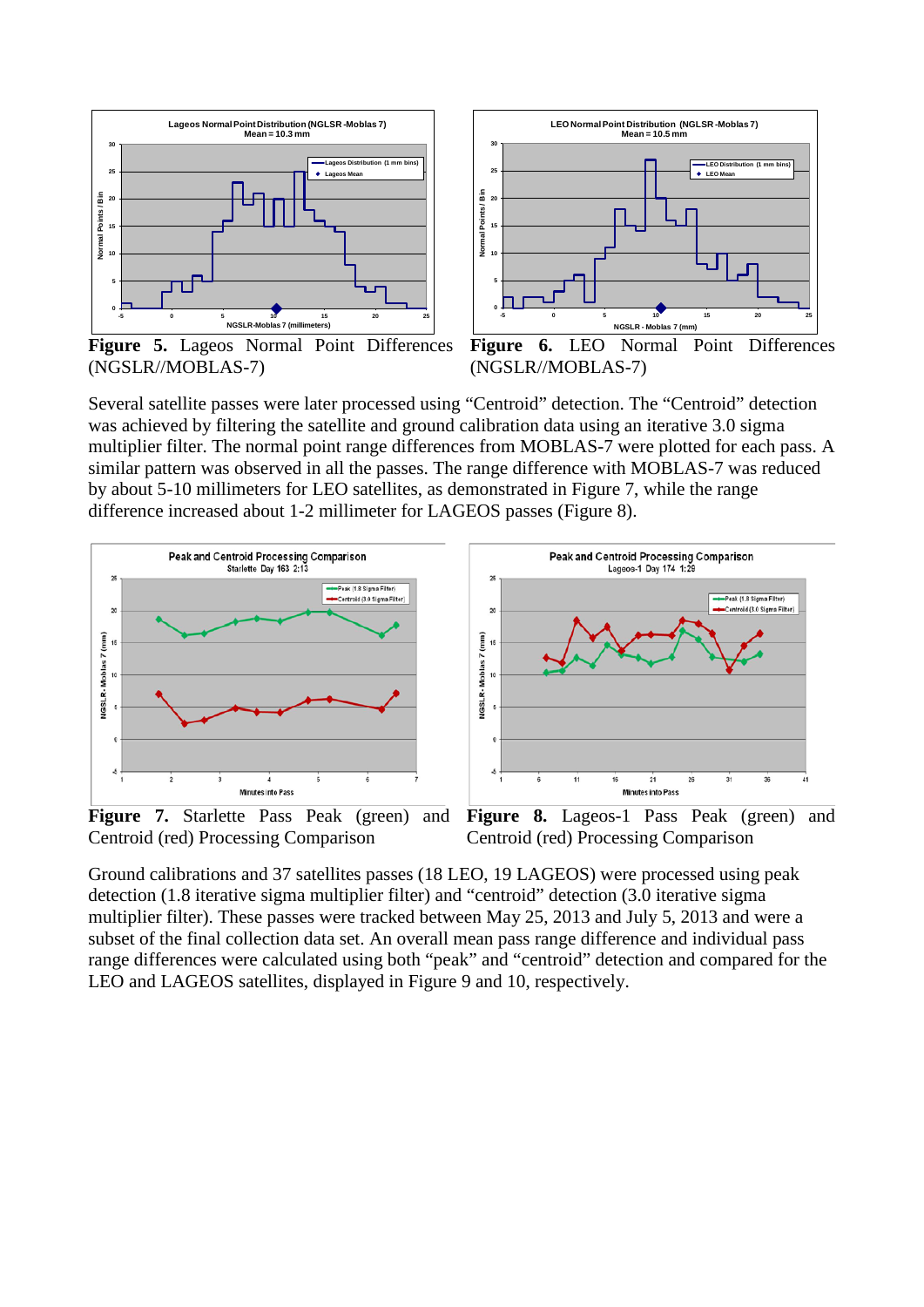



**Figure 9.** LEO Mean Pass Range Differences **Figure 10.** Lageos Mean Pass Range Differences

Table 1 displays the summary of the overall mean range differences along with the standard error of the overall mean estimates. The centroid mean range difference for LEOs was greatly reduced to about 2.5 mm while the value of 12.5 mm for LAGEOS is in good agreement with prior theoretical predictions [Degnan, 1994; Fan et al, 2002] to be discussed in subsequent sections.

| <b>Processing Method</b>    | LEO.<br>(NGSLR // MOBLAS-7)<br><b>Mean Range Difference (mm)</b> | <b>LAGEOS</b><br>(NGSLR // MOBLAS-7)<br><b>Mean Range Difference (mm)</b> |  |
|-----------------------------|------------------------------------------------------------------|---------------------------------------------------------------------------|--|
| Peak (1.8 sigma filter)     | $11 + (-1.0$                                                     | $9.9 + (-0.8$                                                             |  |
| Centroid (3.0 sigma filter) | $2.5 + (-1.7)$                                                   | $12.5 + (-0.8)$                                                           |  |

**Table 1.** Summary of LEO and LAGEOS mean NGSLR//MOBLAS-7 pass range differences where the +/- are standard error of mean values that were calculated by dividing the standard deviation of the distribution by the square root of the number of passes used to determine the mean.

### **Theory**

Threshold detection is modeled as a two state Markov process [Degnan, 1994]. The transition between states occurs when the receive signal exceeds the detection threshold. The single cube calibration target can be modeled as a delta function. Since the 50 picosecond FWHM NGSLR laser pulse is also short relative to the satellite, *s(t)*, and receiver , *r(t)*, impulse responses, it can also be represented by a delta function.

For such a short pulse, the photoelectrons generated at the photocathode by the satellite at range  $R_s$ and the calibration target at range  $R_c$  is given by:

$$
\lambda_{s}(t) = n_{s} \int_{-\infty}^{t} dt' \, r(t') \, s\left(t' - \frac{2R_{s}}{c}\right) \qquad \text{Satellite}
$$
\n
$$
\lambda_{c}(t) = n_{c} \int_{-\infty}^{t} dt' \, r(t') \, \delta\left(t' - \frac{2R_{c}}{c}\right) = n_{c} r\left(t - \frac{2R_{c}}{c}\right) \qquad \text{Single Cube California Target}
$$

where  $n_s$  and  $n_c$  are the mean signal strengths generated during satellite tracking and calibration, respectively. Thus, for an ultrashort pulse, the photoelectrons (pe) generated at the detector by the calibration target have a probability distribution given by the receiver response while the satellite return is the convolution of the satellite with the detector impulse response.

Figure 11 displays the probability distribution for threshold detection times for two threshold settings (2 or 3 pe) and a range of signal strengths (1 to 5 pe) and taking into account Poisson statistics of exceeding the detection threshold. For signal strengths greater than  $\sim$ 2 pe, the distributions were found to be virtually independent of the threshold setting. As the signal strength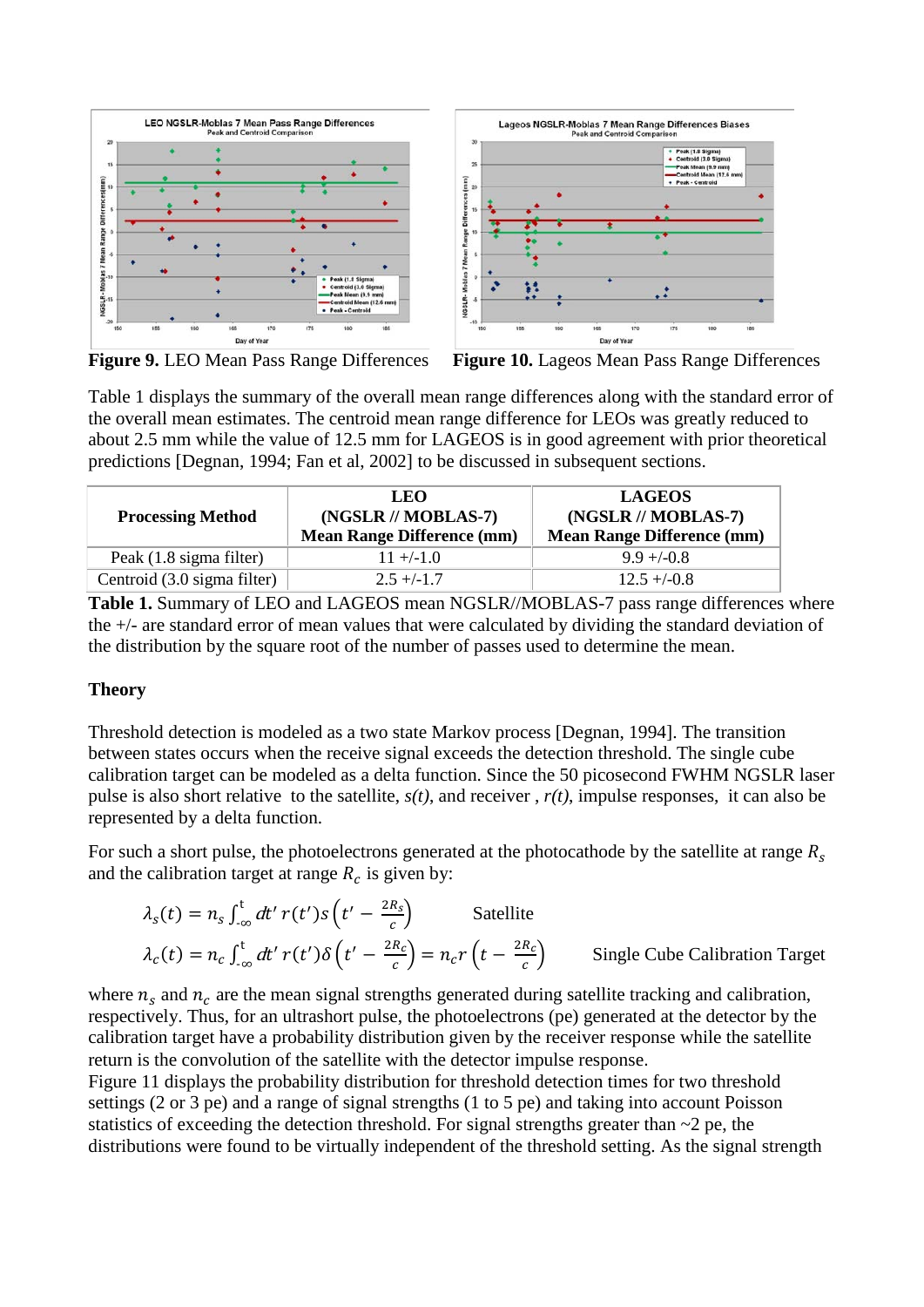increases, the distribution becomes more sharply peaked and the centroid of the distribution moves farther outward from the LAGEOS centroid [Degnan, 1994].



**Figure 11.** Probability distribution of threshold detection timesfor SPAD delta function receiver impulse response as a function of signal strength (1 to 5 pe) for (a) a 2 photoelectron (pe) and (b) a 3 pe threshold. From [Degnan]

Figure 12 displays range bias relative to the centroid of the satellite impulse response as a function of the mean target photoelectrons detected [Degnan, 1994]. With only few percent return rates from LAGEOS, Poisson statistics tell us that virtually all of the detected returns at NGSLR are guaranteed to be at the 1 pe level. Thus, from Figure 8 or Table 2 and 3, the normal point mean can never be offset from the satellite centroid by more than about 245.8mm – 242.2mm = 3.6 mm. The experimental NGSLR//MOBLAS-7 range differences for the full range of LAGEOS passes fell between 4 mm and 18 mm (see Figure 6), which might suggest a mean MOBLAS-7 signal strength range of 2 to 13 photoelectron per pass, corresponding to the x-values where the observed range range of 2 to 13 photoelectron per pass, corresponding to the x-values where the observed range differences intersect the bias curve in Figure12.



- Bias is calculated relative to centroid of the satellite impulse
- Leading cube reflection point is 20.1 mm in front of centroid
- $\triangle$  For signal strengths greater than 2 pe, the bias is almost independent of detection
- $\bullet$  For mean signals below 2 pe, the bias is smaller for lower detection thresholds



It should be mentioned that Degnan's calculations were performed for an ultrashort pulse and a Single Photon Avalanche Diode (SPAD) detector which was also modeled as a delta function response. Thus, the computed distributions are totally based on the LAGEOS target signature and would change substantially when the broader MCP/PMT response was included in the convolution. However, since the broad MCP/PMT response applies to both the satellite measurement and the target calibration, it is not clear how large the impact would be on the range difference calculation.